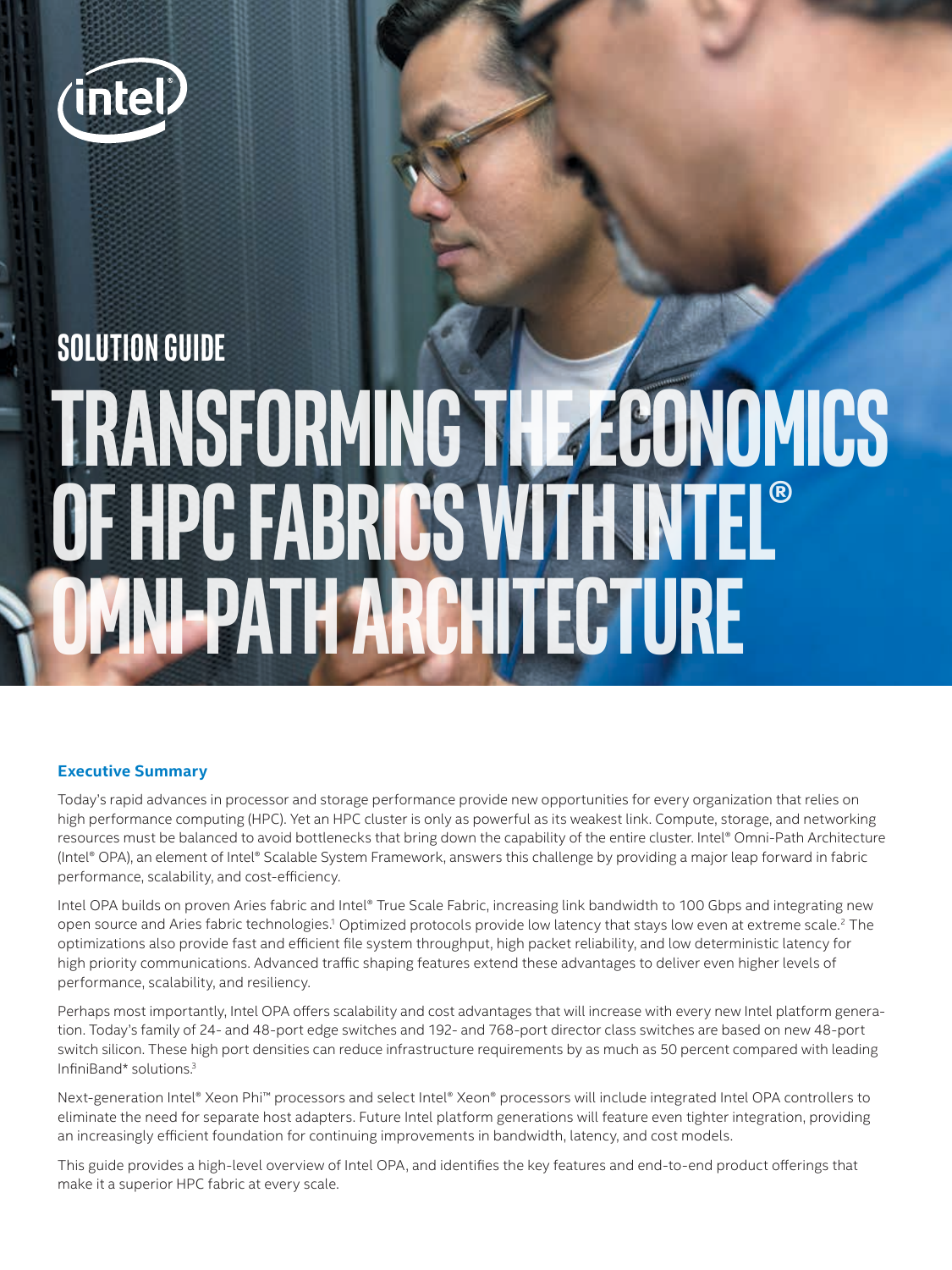

#### **Driving HPC Forward**

#### **The Intel® Scalable System Framework**

Balanced resources are essential for optimizing HPC performance, yet achieving that balance can be a significant technical challenge. Intel® Scalable System Framework is a flexible blueprint for developing high performance, balanced, power-efficient, and reliable systems capable of supporting both compute- and data-intensive workloads.

The framework combines next generation Intel® Xeon® processors and Intel® Xeon Phi™ processors, Intel® Omni-Path fabric, silicon photonics, innovative memory technologies, and the Intel® Lustre\* parallel file system, along with the ability to efficiently integrate them into a broad spectrum of system solutions. The framework also provides a ubiquitous and standards-based programming model, extending the ecosystem's current investments in existing code for future generations.

**Learn more at:** www.intel.com/SSF

## **Barriers to Growth in High Performance Computing**

HPC requirements continue to grow. Organizations across almost every scientific and engineering discipline want to study more complex models with more variables and greater detail. They also want faster access to high quality results, so they can accelerate their research and their product development lifecycles. Meeting these needs requires new HPC solutions that are not only more powerful and scalable, but also more cost effective so organizations can harness more computing power without overextending their budgets.

Rising core counts in Intel Xeon processors and Intel Xeon Phi coprocessors help address these challenges by delivering great compute density at low cost and with low power consumption. However, high-density processing can strain the performance of other computing resources, such as memory and I/O in individual server platforms, and storage and interconnect fabrics in clustered architectures. Efficient HPC requires balanced performance across all these resources.

## **Breaking Down the Barriers through Synchronized Innovation**

To address the need for balanced performance, Intel is driving synchronized innovation throughout the HPC solution stack. Improvements in core density are balanced by complementary improvements in memory, I/O, fabric, and storage performance. This helps to enable high performance throughout an HPC system, without bottlenecks and without customers having to overinvest in one cluster resource at the expense of others.

Intel OPA is a critical component of this synchronized innovation. It is a comprehensive fabric solution that includes host adapters, silicon, edge switches, and director switches. It also includes active and passive cables, and complete software and management tools.

End-to-end optimizations have been implemented to improve the speed, efficiency, and scalability of communications in clustered architectures. Intel OPA can support tens of thousands of cluster nodes today, and will scale in the future to support hundreds of thousands of nodes.

The high port densities of Intel OPA help to drive down the cost of deploying and scaling an HPC fabric. These cost savings are much needed, since fabric infrastructure can account for as much as 20 to 40 percent of total cluster costs.4 By making HPC fabrics more powerful and affordable, Intel OPA can help organizations shift their investments to purchase more compute power and achieve higher overall cluster performance (Figure 1).

## **Why InfiniBand Can't Meet Growing Needs**

The InfiniBand interconnect protocol dates back to the early 2000s. It was designed as a generic channel interconnect for the data center and was only later retrofitted for HPC. Although its overall bandwidth has increased to accommodate growing needs, it continues to rely on heavyweight, Verbs-based protocol libraries that add unnecessary latency to every packet.

InfiniBand also relies on a communications model that offloads much of the packet-processing workload to the host channel adapters (HCAs). Since the connection address information required for transmitting data is stored in the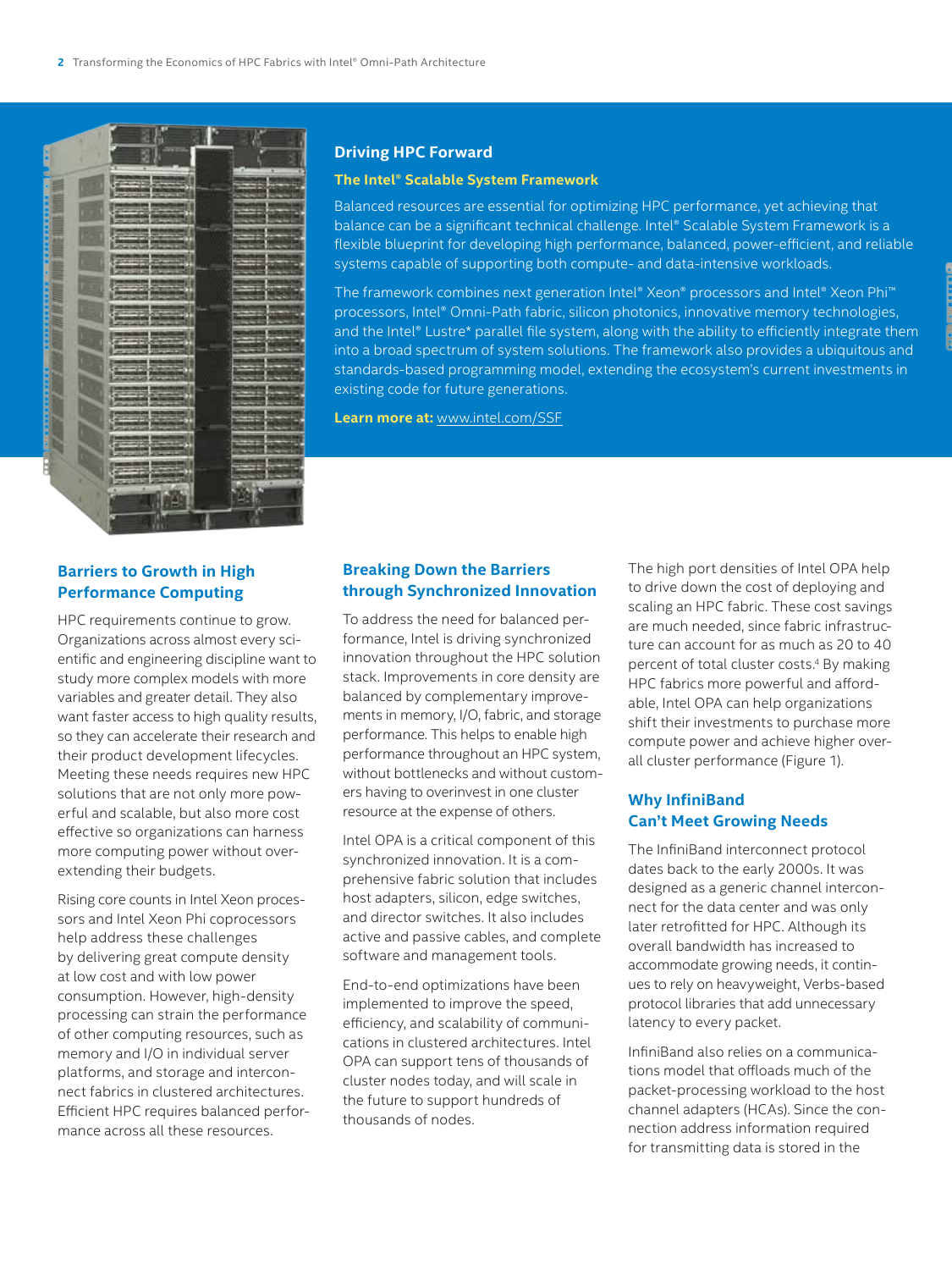

#### **HARDWARE COST ESTIMATES**



Figure 1. By delivering high performance, high port densities, and excellent scaling, Intel® Omni-Path Architecture helps to improve fabric cost models so organizations can purchase more compute capacity within the same HPC budget.<sup>5</sup>

HCAs, any change in routing patterns can lead to adapter cache misses. Address information must then be retrieved from host memory, a high-latency process that disrupts traffic flow. As a result, any attempt to optimize communication pathways during runtime are likely to be counterproductive, especially if the optimizations are performed frequently. A more efficient approach is required to meet today's growing needs.

## **Building on Proven Technologies to Evolve Fabric Capability**

Intel's journey to transform fabric solutions began with the development of Intel True Scale Fabric, which addressed many of the inherent weaknesses of InfiniBand. Intel OPA builds on these advances, not only by increasing link bandwidth, but also by integrating innovations from the open source community and from Aries interconnect technology. These foundational technologies are described below.

#### **On-Load Design Model**

Instead of the offload design used by traditional InfiniBand, Intel True Scale introduced an on-load model that shifts some of the compute-intensive portions of the work from the HCAs to the more capable host system processors. This model has been adopted by Intel OPA and provides a number of benefits.

- **Low latency and high efficiency.** Connection address information is maintained in host memory so all inbound packets "hit" and can be processed with deterministic latency. Adapter cache misses are eliminated and routing pathways can be optimized during runtime to make better use of fabric resources.
- **Excellent performance scaling.** Packet throughput scales with the number of cores in the host system, allowing fabric performance to improve automatically as core densities increase in future Intel Xeon processors and Intel Xeon Phi coprocessors.
- **Simpler, more cost-effective HCAs.** Shifting compute-intensive elements of the workload to the host processors reduces HCA processing and power requirements. Designs are simpler, the potential for bottlenecks is reduced, and the need for packet processing firmware is eliminated.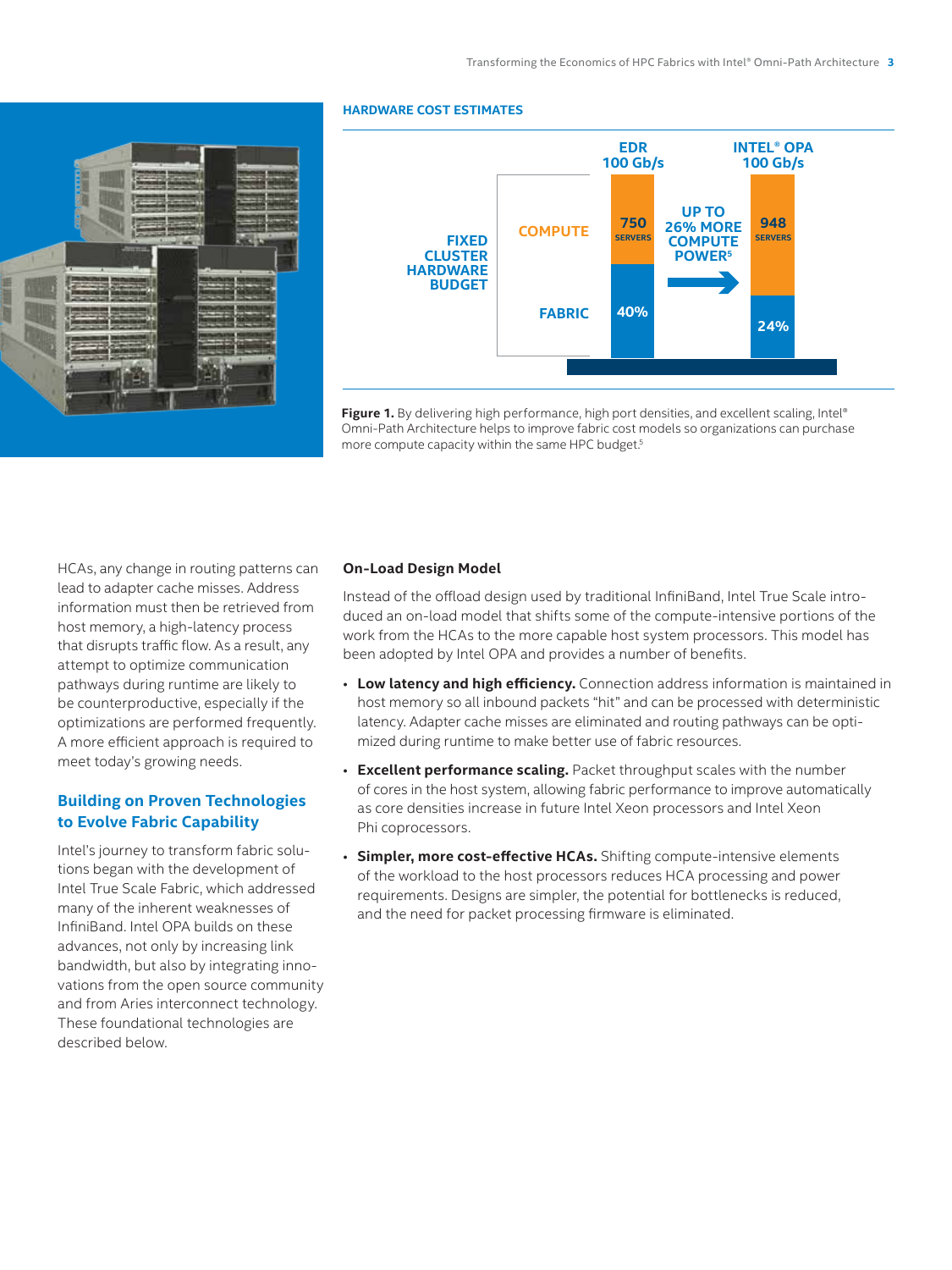#### **Performance Scaled Messaging (PSM) Software**

Intel True Scale Fabric replaced the Verbs protocols of traditional InfiniBand with the lightweight, higher-performing protocols of open source PSM software. Since PSM is semantically matched with message passing interface (MPI) software, it decreases the amount of required code by as much as 90 percent.6 As a result, processing overhead and packet latency are both reduced.

PSM has proven its capability in production environments for more than 10 years. It provides extremely high message rates, especially with small message sizes. It also delivers very low fabric latency that remains low at scale.<sup>2</sup>

#### **Run-Time Traffic Shaping**

Intel True Scale fabric introduced run-time traffic shaping techniques that make better use of all available fabric resources. Congestion control technologies identify bottlenecks and reroute traffic to less congested pathways. Adaptive Dispersive Routing takes advantage of multiple pathways to improve utilization, latency, and redundancy for every communication.

## **Innovations from the Aries Interconnect**

Intel OPA also builds on a number of innovative, forward-looking fabric technologies that were acquired from Cray and are based on Cray's nextgeneration Aries interconnect solutions.

- **Flow Control Digits (FLITS)** allow data transport to be controlled at a more granular level.
- **No-load error detection** allows corrupted packets to be detected without increasing latency, and then corrected with relatively little impact on performance [this technology is implemented as Packet Integrity Protection (PIP) in Intel OPA].

## **Delivering a Major Leap Forward with Intel Omni-Path Architecture**

Intel OPA builds on the innovations described in the previous section to deliver major gains in fabric capability. The most important advances are described below and summarized in Table 1.

#### **2.5X Higher Bandwidth**

Intel OPA operates at 100 Gbps, providing 2.5X the bandwidth of 40 Gbps Intel True Scale Fabric solutions. Intel OPA also delivers extremely low latency that stays low at scale (100 to 110 ns per port7). With up to two fabric ports per two-socket server, Intel OPA supports up to 50 GB/s of bidirectional bandwidth per cluster node.

## **Traffic Flow Optimization (TFO) for Advanced Quality of Service (QoS)**

Unlike current InfiniBand solutions, Intel OPA can interrupt the transmission of large data packets in order to transmit higher priority packets. All communications are broken into 65-bit FLITS, which are bundled into 1056-bit Link Transfer Packets (LTPs), and then into larger message transmission units (MTUs). InfiniBand solutions have to wait for an MTU to finish

#### **TABLE 1. INTEL® OMNI-PATH ARCHITECTURE: BUILDING ON THE FOUNDATION OF INTEL® TRUE SCALE FABRIC<sup>8</sup>**

| <b>FEATURE</b>                    | <b>INTEL<sup>®</sup> TRUE</b><br><b>SCALE FABRIC</b> | <b>INTEL<sup>®</sup> OMNI-PATH</b><br><b>ARCHITECTURE</b> | <b>BENEFIT</b>                                              |
|-----------------------------------|------------------------------------------------------|-----------------------------------------------------------|-------------------------------------------------------------|
| <b>Speed and Throughput</b>       |                                                      |                                                           |                                                             |
| Link Bandwidth                    | 40 Gb/s (10 GB/s)                                    | 100 Gb/s (25 GB/s)                                        | 2.5X-plus higher bandwidth                                  |
| Port Latency                      | 140 ns                                               | 100-110 ns <sup>7</sup>                                   | Up to 25 percent lower latency                              |
| Message Rate (per port)           | $40M$ pp/s                                           | 195M $pp/s$                                               | Up to 4.8X more message rate of Intel® True<br>Scale Fabric |
| <b>Architectural Enhancements</b> |                                                      |                                                           |                                                             |
| Edge Switch Size                  | 18/36                                                | 24/48                                                     | Fewer switches, fewer switch hops for large clusters        |
| Director Port Counts              | 72/216/384/648                                       | 192/768                                                   | Higher port density, flexible fabric designs                |
| Switch Leaf Size                  | 18                                                   | 32                                                        | Higher port density                                         |
| Director Port Counts              | 72/216/384/648                                       | 192/768                                                   | Flexible fabric designs                                     |
| Max Compute Nodes 5 hop fabric    | 11,664                                               | 27,628                                                    | Higher scalability with lower latency, power, and cost      |
| <b>MTU Size</b>                   | Up to 4K                                             | Up to 10K                                                 | Improved file transfer efficiency                           |
|                                   |                                                      |                                                           |                                                             |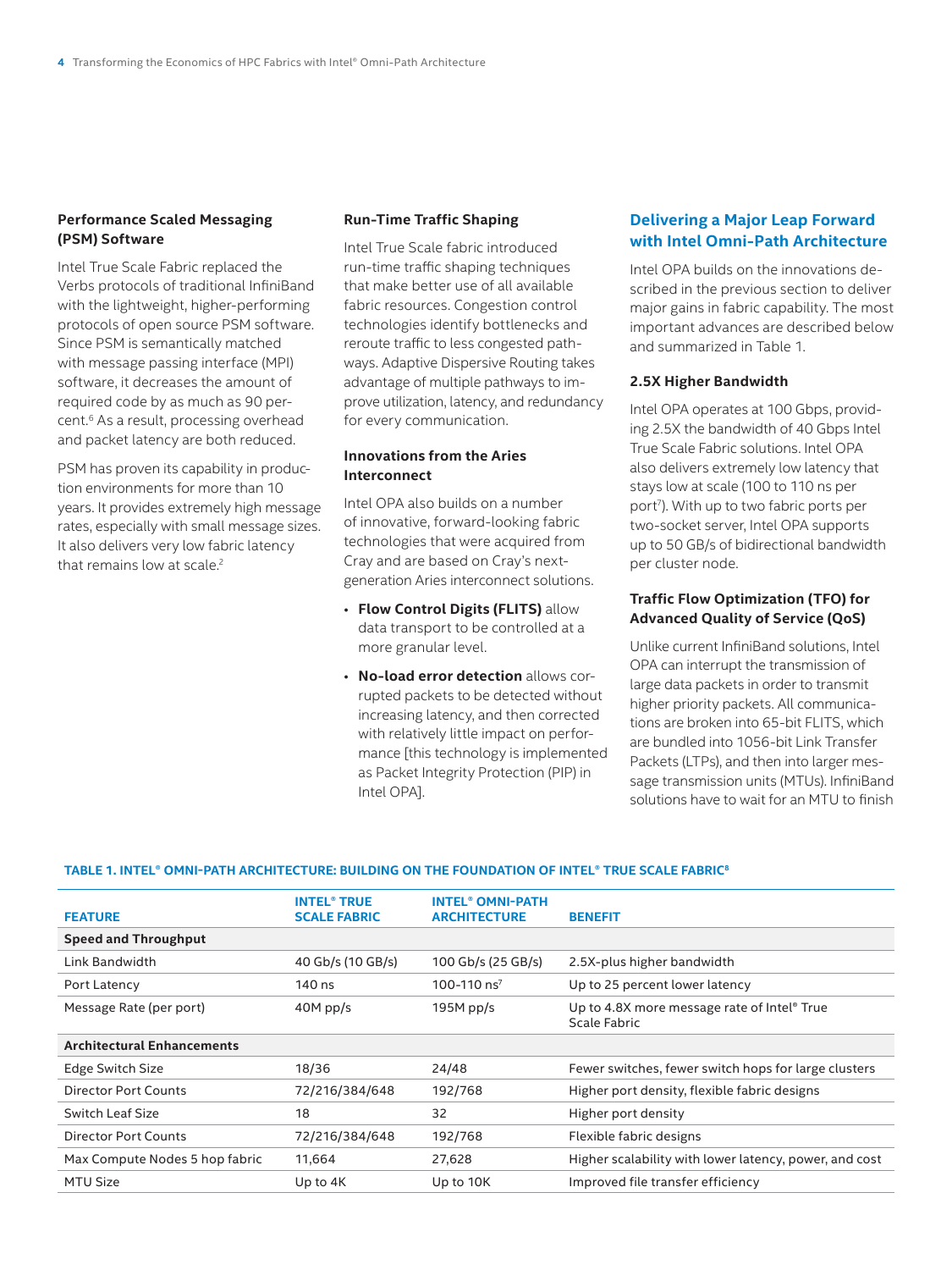processing before other packets can be sent. Intel OPA can halt transmission at the end of any FLIT to send higher priority packets.

The ability to provide low, deterministic latency for high priority traffic makes Intel OPA ideal for consolidating MPI, storage, and other communications on a single fabric. Intel OPA also supports MTUs of up to 10 KB and provides additional optimizations to improve file system performance.<sup>9</sup> Throughput is optimized for both small packet and large packet traffic, and critical MPI traffic receives top priority.

## **Packet Integrity Protection (PIP) for Latency-Efficient Error Detection**

Intel OPA implements error checking and correction for high packet reliability with no increase in latency. A cyclic redundancy check (CRC) is performed at line speed for every LTP at each fabric node. The CRC is checked when the LTP is received at the next node, also at line speed. If an error is detected, the LTP (not the entire MTU) is resent from the previous node's retry buffer. There is no added latency unless a retry is triggered. Even then, the only additional latency is the time required to communicate the need for a retry and to transmit and receive the retry across the link.

This strategy eliminates the long delays associated with end-to-end error recovery techniques that require error notices and retries to traverse the full length of the fabric. Some recent InfiniBand implementations support link-level error correction through a technology called Forward Error Correction (FEC). However, FEC introduces additional latency into the normal packet processing pipeline. Intel OPA provides similar levels of integrity assurance without the added latency.

#### **Dynamic Lane Scaling**

Each 100 Gbps Intel OPA link is composed of four 25 Gbps lanes. In traditional Infini-Band implementations, if one lane fails, the entire link goes down, which often causes a running HPC application to fail. In contrast, if an Intel OPA lane fails, the rest of the link remains up and continues to provide 75 percent of the original bandwidth.10 If packets have been lost or damaged, PIP automatically fixes most errors. Bandwidth remains high, communications remain error-free, applications remain up and running, and the cable can be serviced at a more convenient time (such as when running jobs have completed). Once the cable is replaced, full service is automatically restored.

#### **CPU-Fabric Integration**

Intel OPA Host Fabric Interface (HFI) silicon will be integrated into nextgeneration Intel Xeon Phi processors and select Intel Xeon processors, so separate fabric add-in cards will no longer be required, further reducing fabric cost and complexity. This integration will also help to deliver improvements in performance, density, power efficiency, and reliability. Tighter integration in future product generations will provide a foundation for delivering increasing performance and scalability with improved cost models.

## **End-to-End Product Support**

Intel OPA offers complete product support for building HPC fabrics at every scale, including host fabric adapters, edge switches, director switches, and silicon for custom adapter and switch designs. Passive copper and active fiber optic cables are also available.

#### **Host Fabric Adapters (and Silicon)**

The Intel® Omni-Path Host Fabric Adapter 100 Series provides up to 100 Gbps of bandwidth per port, for up to 25 GBps of bidirectional bandwidth. This low profile PCIe x16 card supports both passive copper and active optical fiber connections. It consumes a maximum of 12 watts (8 watts is typical) and supports multi-core scaling to help increase performance in combination with today's dense, multi-core processors.

| <b>HOST ADAPTERS</b>                                                           |                                                                       |  |
|--------------------------------------------------------------------------------|-----------------------------------------------------------------------|--|
| Intel <sup>®</sup> Omni-Path<br>Host Fabric Adapter<br>100 Series              | Single port x16<br><b>Host Fabric</b><br>Interface (HFI),<br>100 Gbps |  |
|                                                                                | Single port x8 HFI,<br>58 Gbps                                        |  |
| Intel <sup>®</sup> Omni-Path<br>Host Fabric<br>Interface Silicon<br>100 Series | For customized<br>OEM designs<br>(supports up<br>to 2 ports)          |  |

The Intel Omni-Path Host Fabric Adapter 100 Series is also available in a PCIe x8 configuration that supports up to 58 Gbps of bandwidth for less demanding environments. Intel OPA Host Fabric Adapters are based on an Intel application specific integrated circuit (ASIC), which is available to third-party fabric vendors for customized adapter designs.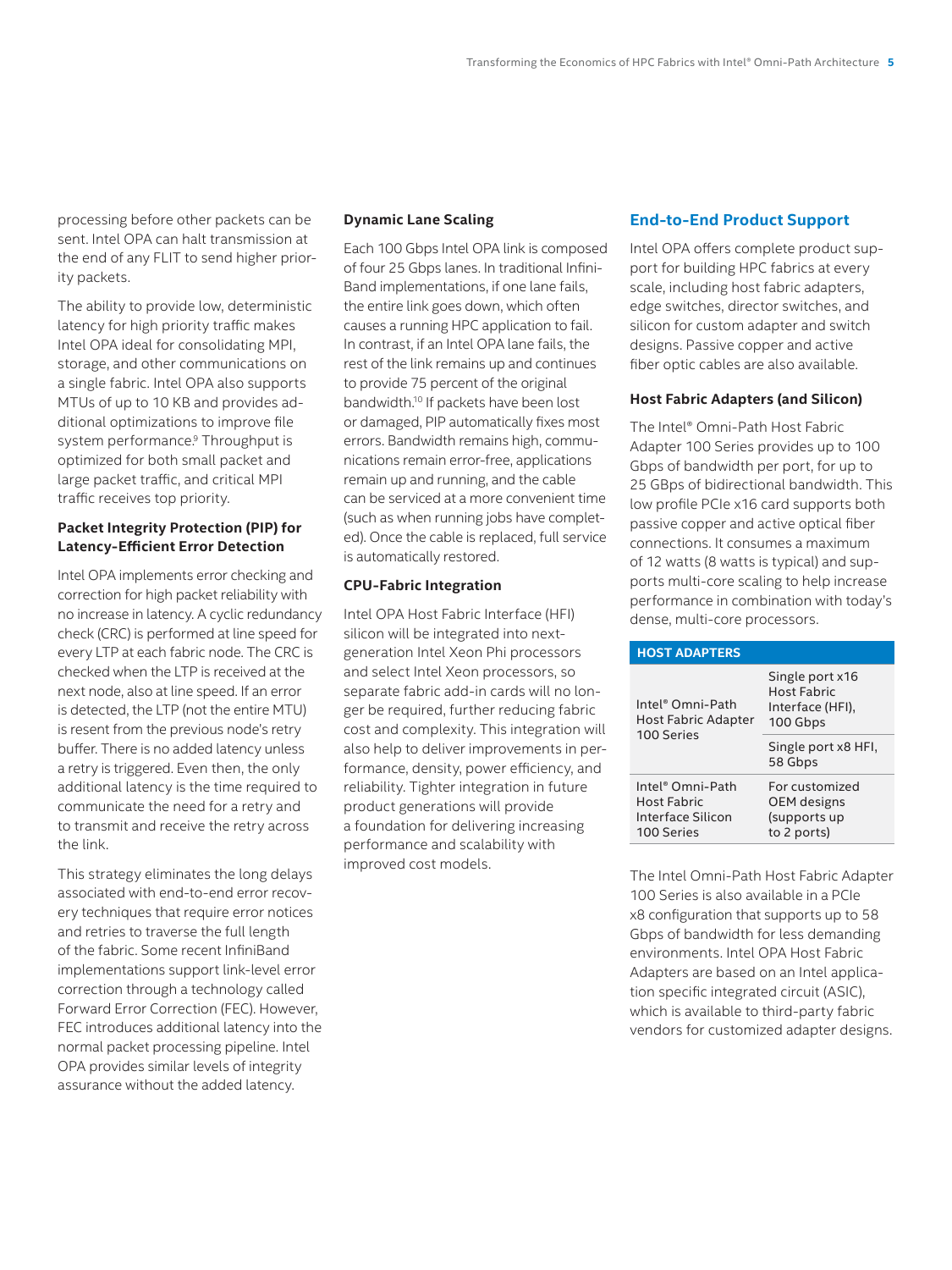## **Edge and Director Switches (and Silicon)**

One of the most effective ways to improve scalability and cost models in HPC fabrics is to increase switch port densities. To deliver on this need, Intel developed a high-density, 48-port ASIC for Intel OPA switches. This silicon reduces the number of required switch chips by up to 50 percent in a typical fat tree fabric configuration<sup>3</sup> (see the sidebar, Quantifying the Cost Benefits of Intel Omni-Path Fabric).

| <b>EDGE SWITCHES</b>                                    |                                                               |  |  |  |
|---------------------------------------------------------|---------------------------------------------------------------|--|--|--|
| Intel® Omni-Path                                        | 48 ports, 1U chassis                                          |  |  |  |
| <b>Fabric Edge Switch</b><br>100 Series                 | 24 ports, 1U chassis                                          |  |  |  |
| <b>DIRECTOR SWITCHES</b>                                |                                                               |  |  |  |
| Intel® Omni-Path<br>Fabric Director                     | 786 ports,<br>20U chassis                                     |  |  |  |
| Switch 100 Series                                       | 192 ports,<br>7U chassis                                      |  |  |  |
| <b>SILICON</b>                                          |                                                               |  |  |  |
| Intel® Omni-Path<br>Fabric Switch<br>Silicon 100 Series | For customized<br>OEM designs<br>(supports up<br>to 48 ports) |  |  |  |

Intel offers two families of Intel OPA switches based on this high-density ASIC. Both switch families provide 100 Gbps per port with port-to-port latency of 100-110 ns.7 They also support both passive copper and active optical fiber connections, and include redundant fans. Redundant power is optional.



- **The Intel Omni-Path Fabric Edge Switch 100 Series** comes in a 1U chassis design with either 24 or 48 ports. An optional management board provides out-of-band chassis management. It also provides tools for managing subnets and performance.
- **The Intel Omni-Path Fabric Director Switch 100 Series** comes in a 20U chassis design that supports up to 768 ports for up to 153.6 terabits per second aggregate bandwidth. It is also available in a 7U chassis design that supports up to 192 ports for a maximum aggregate bandwidth of up to 38.4 terabits per second. In each case, ports can be added in 32-port increments up to the full capacity of the switch. Both director switches include integrated chassis management.

## **Quantifying the Cost Benefits of Intel® Omni-Path Architecture**

With their high port densities, Intel Omni-Path Architecture switches can help organizations reduce the number of required switches, cables, and racks compared with traditional InfiniBand solutions. This not only reduces infrastructure costs, but also helps to decrease both power consumption and overall fabric latency.

For a quantitative example of the potential benefits, see the Intel Solution Brief, "Higher Performance at Lower Cost for HPC Fabrics."

All Intel OPA switches can be used either as stand-alone switches or combined to build much larger fabrics. A single 5-hop fabric built with these edge switches can support up to 27,648 nodes, which is up to 2.3 times more nodes than can be supported with Intel True Scale switches or other current InfiniBand switch designs.11 The scalability of Intel OPA allows large fabrics to be implemented with few network hops for low end-to-end latency. For example, an 11,664 node fabric based on traditional InfiniBand would require a 7-hop fabric versus a 5-hop fabric (using Intel OPA).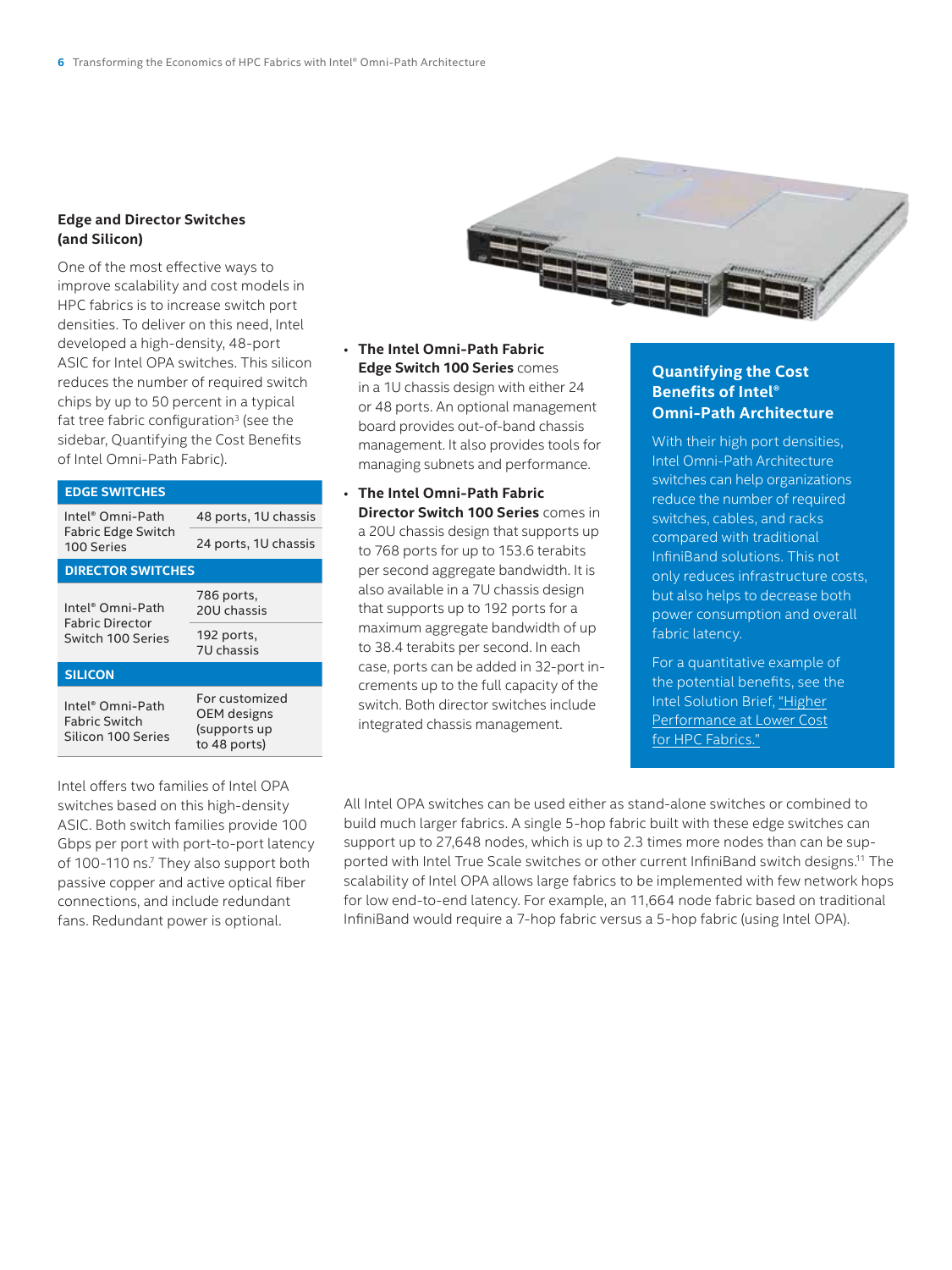#### **Passive and Active Cables**

Intel offers passive copper cables, as well as active optical fiber cables. The active cables are based on Intel® Silicon Photonics Technology, and can be used to implement high-performance links over longer distances. Both types of cables are also available from thirdparty vendors.

| <b>CABLES</b>                                                               |                                                               |
|-----------------------------------------------------------------------------|---------------------------------------------------------------|
| Passive copper<br>cables                                                    | • See intel.com/<br>omnipath for<br>specific offerings        |
| Active fiber                                                                |                                                               |
| optic cables<br>(based on Intel®<br><b>Silicon Photonics</b><br>Technology) | • Cables are also<br>available form<br>third-party<br>vendors |

#### **A Complete Software Stack and Management Suite**

Intel OPA uses the same Open Fabrics Alliance (OFA) interfaces used by InfiniBand,\* thus ensuring that the vast majority of commercial and community HPC applications should "just work" with no code changes. This ensures a robust software ecosystem. It also reduces the cost, complexity, and risk of an upgrade to Intel OPA.

Intel OPA Host Software includes an enhanced version of PSM software called PSM2 that provides high bandwidth and more efficient packet processing. It builds on the Intel True Scale software stack, which has been proven in production environments for more than 10 years.

Intel has contributed all of its host fabric software code to the open-source community, including PSM2. Intel OPA support will be incorporated into future "in box" Linux operating system (OS) distributions. Please contact your Linux distribution vendor for specific support plans and timing.

This suite of tools provides the advanced routing algorithms, diagnostic tools, and failover capabilities needed to optimize end-to-end fabric performance and uptime. It provides fabric-wide visibility and control and includes Fast Fabric tools for automated fabric deployment, verification, and debugging.

## **Conclusion**

Faster and more cost-effective fabrics are needed to support continuing growth in HPC performance. Intel OPA provides an end-to-end 100 Gbps solution that delivers high bandwidth and low latency that stays low at scale—all while keeping fabric costs in line with previous-generation solutions. It also includes advanced traffic optimization technologies that make more efficient use of all availabe resources.

Intel OPA is designed to scale over time to balance the growing performance of Intel processors, coprocessors, and storage solutions. Tighter integration, higher port densities, lower power consumption, and improved efficiency will help take performance versus cost to new levels, so organizations can continue to get higher total performance from every dollar they invest in their HPC clusters.

## **More Information**

#### **Literature:**

Higher Performance at Lower Cost for HPC Fabrics

Intel® Omni-Path Director Class Switch 100 Series Product Brief

Intel® Omni-Path Edge Switches 100 Series Product Brief

Intel® Omni-Path Host Fabric Interface Adapter Product Brief

#### **Intel Web Site:**

Intel High Performance Computing Fabrics www.intel.com/hpcfabrics